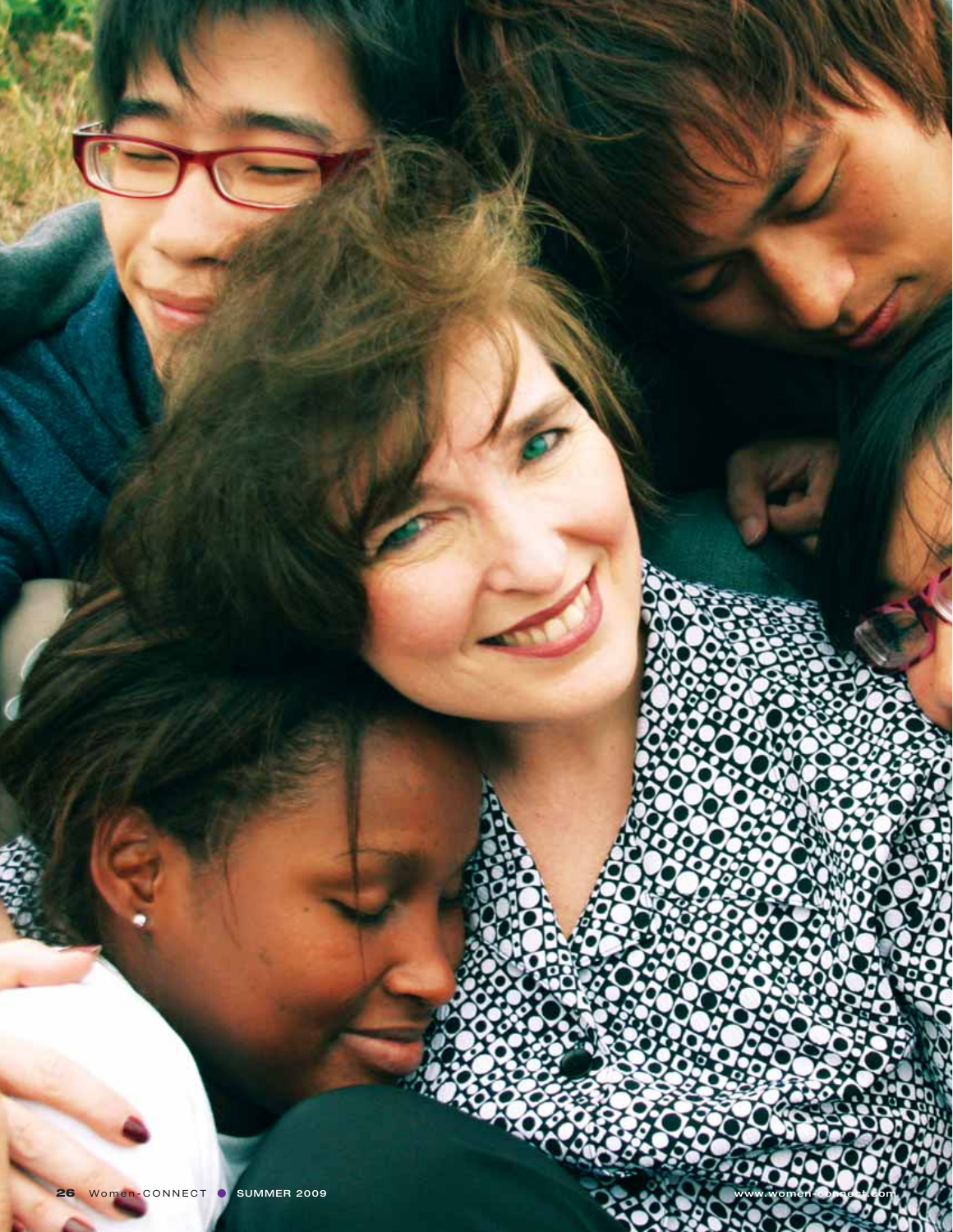

## By Mikell Worley



r. Melodye Hilton is the founder of the Voice of Justice Foundation and the author of Double Honor: Uprooting Shame in Your Life (1999), as well as numerous other resources that she wrote in her quest to be a voice of hope for the neglected, abused, and shamed. She also cofounded the International Training Center in Central Pennsylvania where she serves as co-pastor with her husband. Through both organizations Dr. Hilton works to empower young people to become leaders and instruments of justice.

Born and raised in rural Lancaster County, Melodye was 16 years old before she saw her first "non-white" person. Yet prejudice was never a part of her life. "My family was very loving. As a child I never heard my parents say an unkind word about anyone—young, old, rich, or poor," she recalls. "My dad died when I was 11 and I was raised by my mother with four older brothers."

Melodye believes, "We are shaped by our experiences." While she was still in high school, she vividly remembers an incident that made a strong impact on her sense of diversity. "My brother served his country in the Vietnam War and had many difficult experiences. One day [after he had returned from the war] someone made a racial comment and it infuriated my brother." Hilton's brother "refused to be silent in the face of prejudice." He angrily informed the offender that while in Vietnam, he would have been killed except for "a black man [who] lost his leg while saving my brother's life. It is a powerful story and reinforces that we Americans are all one. We have all contributed. I love our nation," she declares.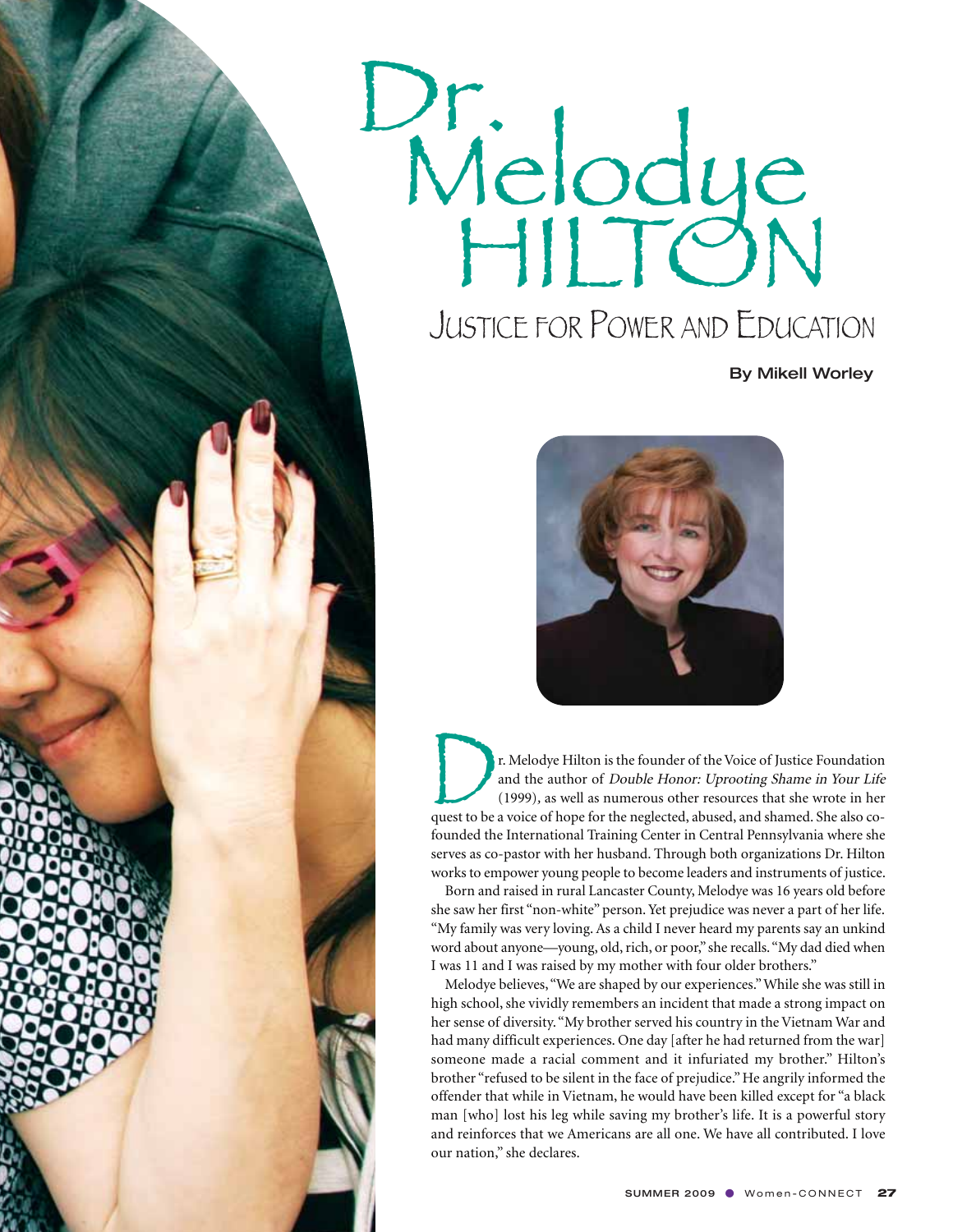

From early on Melodye developed a love for different cultures and enjoyed traveling to Finland and Russia with Ambassadors for Friendship when she was 17 years old. "I wanted to learn more about the world. [So] I signed up for correspondence courses at Weaver Airline Personnel School while I was still in high school. I completed my resident training in Kansas City, Missouri." However, not every memory from that time is good. One day while living in Kansas City, Melodye was attacked by a group of white

men. Before anything could get out of hand, a black man came to her rescue. Once again the incident reinforced to her, both negatively and positively, that a person's skin color has no barring on their humanity.

While at the airline school, Melodye met an FBI agent who encouraged her to apply at the FBI in Washington, D.C. She applied, was accepted, and in 1973 she moved to the nation's capital to work for the bureau. By this time Melodye had already encountered individuals who had used their power to try to hurt her, but she had also seen others who used their power to protect. She decided to dedicate her life for the good of others. Hilton worked hard in the laboratory division, learning about forensic and handwriting analysis, reviewing evidence, and making reports.

Yet Melodye wanted to do more. Her goal was to work with children and make a positive impact on their lives, so she began regular visits to a poor, high-crime black section of the city. "The taxi drivers were afraid to enter the area so they dropped me off a few blocks away and I had to walk. I did crafts with the kids and they accepted me, as did many others." Even so, Melodye recalls that, "during one visit, two black men literally escorted me out of the area." To the detriment of the children in their own community, "they were prejudice against me because I was white, and they did not want me there. They told me not to come back if I valued my life. I never returned."

In the meantime, Melodye did well at the FBI and continued to ad-

We are shaped by our experiences.

vance in her job. She loved living in D.C., where she walked to work each day. One day a hunch-backed street person caught her eye. For more than a year after that she regularly bought him a cup of coffee,

and he would give a nod of appreciation but they never spoke. Then "one afternoon when I was walking home I saw him lying on the sidewalk. I knew immediately that something was wrong. People just ignored him and stepped round him, but as I got closer I realized he was in a pool of blood," she recalls. "When I went into the liquor store for help the clerk told me he was 'just a bum' and refused to call an ambulance. I was irate and the clerk finally called, but when the ambulance arrived [the man] was pronounced dead. I cried the whole night."

At that point Melodye made a conscious adjustment to her values. She began to believe that people did not really care about others, and she decided to look out only for herself and get ahead anyway she could. "Our experiences become our beliefs and our beliefs become our ex